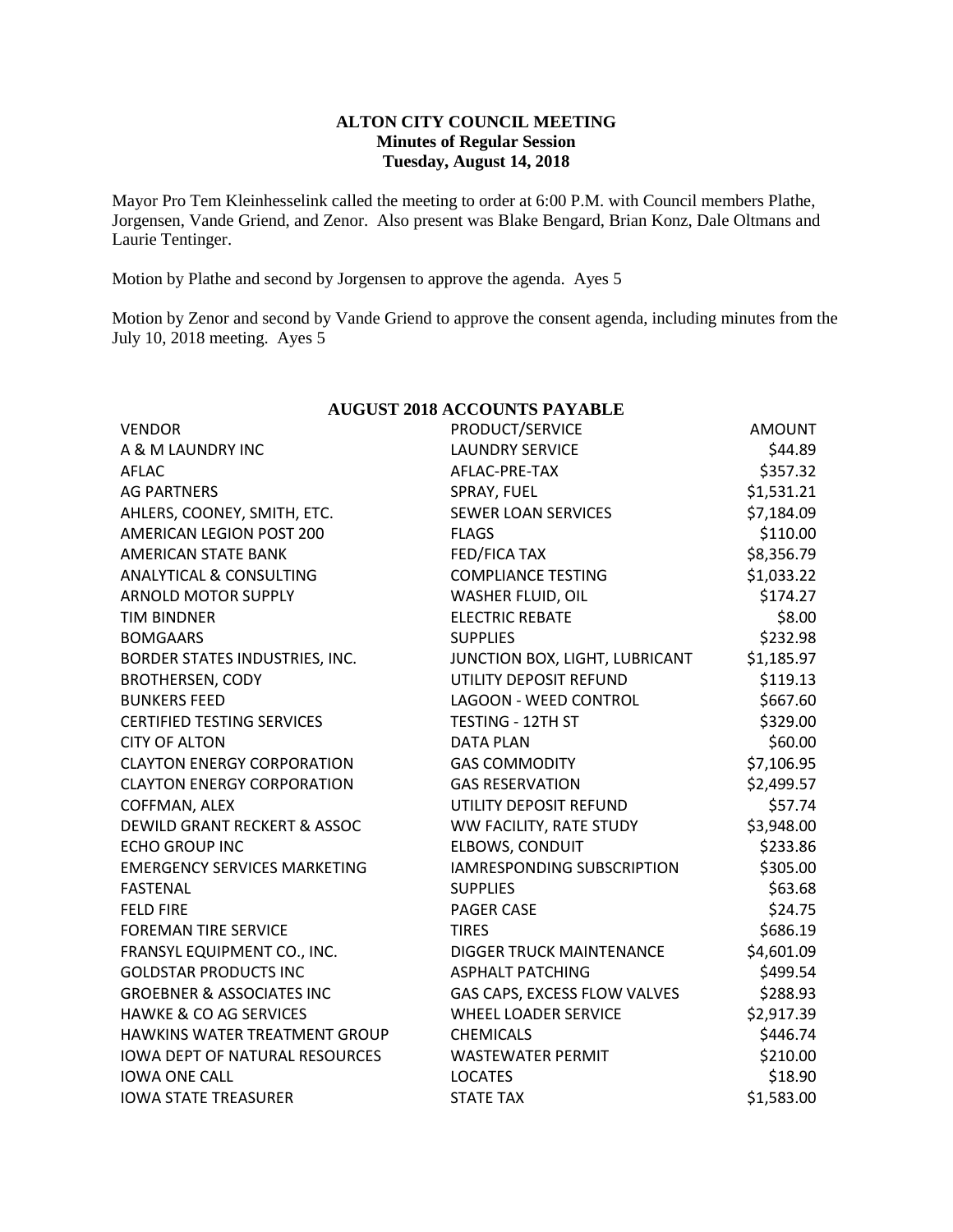| <b>IOWA UTILITIES BOARD</b>          | GAS & ELECTRIC ASSESSMENTS    | \$971.25     |
|--------------------------------------|-------------------------------|--------------|
| <b>IPERS COLLECTIONS</b>             | <b>IPERS</b>                  | \$5,750.54   |
| <b>ITRON, INC</b>                    | ANNUAL SOFTWARE FEE           | \$1,455.72   |
| <b>JELLEMA CONSTRUCTION</b>          | 12TH ST, 4TH AVE, 6TH AVE     | \$57,779.54  |
| KLAY, VELDHUIZEN, BINDNER, DEJONG    | <b>LEGAL FEES</b>             | \$407.00     |
| <b>KOPETSKYS ACE</b>                 | <b>FASTENERS</b>              | \$49.75      |
| <b>KUSTOM PAINTING</b>               | <b>BUILDING PAINTING</b>      | \$11,500.00  |
| MARVS OUTDOOR POWER & EQUIP.         | <b>SUPPLIES</b>               | \$5.00       |
| MIDAMERICAN ENERGY                   | <b>LIGHTS</b>                 | \$227.15     |
| MISSOURI RIVER ENERGY SERVICES       | <b>ELECTRIC</b>               | \$61,501.50  |
| <b>MUNICIPAL UTIL-BILLS</b>          | <b>UTILITIES</b>              | \$2,665.27   |
| <b>NEAL CHASE LUMBER CO</b>          | SUPPLIES, FORMS               | \$555.94     |
| NORTHWEST IA LEAGUE OF CITIES        | MEMBERSHIP                    | \$25.00      |
| ORANGE CITY MUNICIPAL UTILITIES      | <b>BULK WATER</b>             | \$7,620.20   |
| ONE OFFICE SOLUTION                  | <b>OFFICE SUPPLIES</b>        | \$286.69     |
| ORANGE CITY HEALTH SYSTEM            | <b>DRUG TESTING</b>           | \$59.00      |
| <b>ORANGE CITY SANITATION</b>        | <b>GARBAGE HAULING</b>        | \$6,638.30   |
| <b>PAYROLL</b>                       | PAYROLL CHECKS ON 7/31/2018   | \$26,635.48  |
| PIZZA RANCH                          | <b>SUPPLIES</b>               | \$24.73      |
| <b>SIOUX COUNTY RECORDER</b>         | <b>RECORDING FEES</b>         | \$7.00       |
| <b>SIOUX COUNTY TREASURER</b>        | <b>PROPERTY TAX - GAS</b>     | \$4,686.00   |
| <b>SIOUX GOLF &amp; COUNTRY CLUB</b> | ECONOMIC DEVELOPMENT CONTRIB  | \$12,500.00  |
| SIOUXLAND DISTRICT HEALTH DEPT       | POOL INSPECTION               | \$288.00     |
| <b>SIOUXLAND PRESS</b>               | <b>PUBLICATIONS</b>           | \$106.00     |
| <b>LAURIE TENTINGER</b>              | <b>MILEAGE - CONFERENCE</b>   | \$203.58     |
| TREASURER - STATE OF IOWA            | <b>WATER EXCISE TAX</b>       | \$1,339.00   |
| TREASURER - STATE OF IOWA            | <b>SALES TAX</b>              | \$2,151.00   |
| TRI-STATE OVERHEAD SALES INC         | <b>SERVICE WORK</b>           | \$213.50     |
| UNITYPOINT CLINIC-OCC MED            | <b>DRUG TESTS</b>             | \$84.00      |
| <b>US POSTMASTER</b>                 | <b>POSTAGE</b>                | \$500.00     |
| UTILITY EQUIPMENT CO.                | DRAIN BASIN, VALVE BOX        | \$2,496.25   |
| VAN MAANEN'S RADIO SHACK             | ROUTER, IT SERVICES           | \$577.93     |
| JODI VANDENBERG                      | <b>ELECTRIC REBATE</b>        | \$250.00     |
| <b>VECTOR</b>                        | <b>DUES</b>                   | \$6,864.28   |
| <b>VERIZON</b>                       | <b>CELL PHONES</b>            | \$197.69     |
| <b>VISA</b>                          | SUPPLIES, TRAINING            | \$689.01     |
| WELLMARK BLUE CROSS/BLUE SHIELD      | <b>GROUP INSURANCE</b>        | \$7,624.18   |
| <b>WEST IOWA TELEPHONE</b>           | TELEPHONE, INTERNET, FAX      | \$621.44     |
| <b>WILLIAMS &amp; CO</b>             | <b>AUDIT</b>                  | \$1,500.00   |
|                                      | TOTAL ACCOUNTS PAYABLE CHECKS | \$273,942.72 |

**EQUIPMENT:** Konz present the Council with three quotes for new radios. The Council discussed the necessity of the radios versus alternatives. It was the consensus of the Council to continue discussion and get more information before purchasing.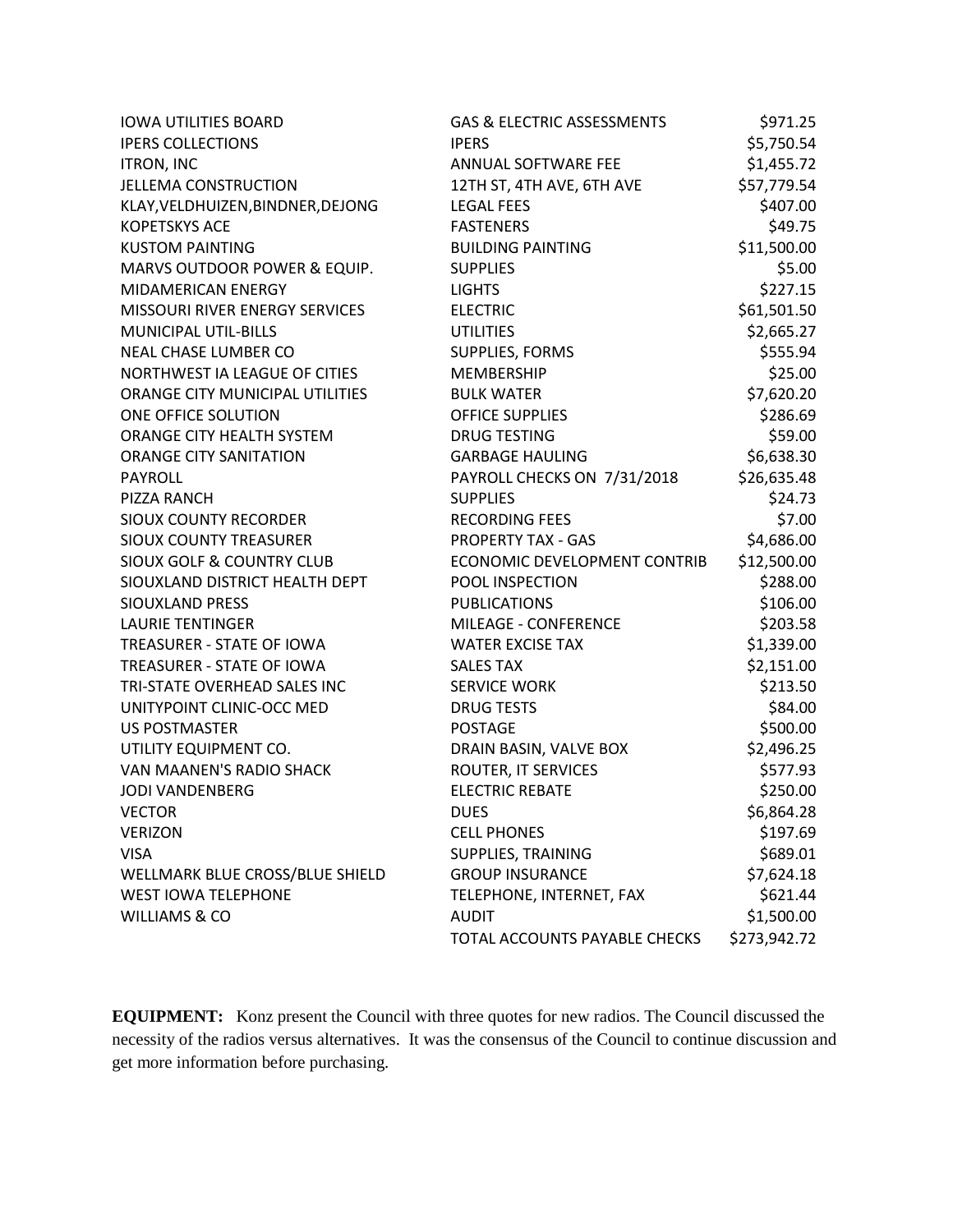**SGCC:** Blake Bengard presented the Council with information on the Sioux Golf & Country Club budget and its funding shortfall. Bengard requested financial aid in the amount of \$25,000 to get SGCC through the offseason.

Motion by Vande Griend and second by Kleinhesselink to approve payments totaling \$25,000 to Sioux Golf & Country Club to offset their funding shortfall. Ayes 5

Zenor presented Sioux Golf & Country Club's proposed budget for Fiscal Year 2018-2019.

Motion by Zenor and second by Plathe to approve Sioux Golf & Country Club's proposed budget for Fiscal Year 2018-2019 pending SGCC Board approval. Ayes 5

Bengard left the meeting at 6:30 PM.

**STREETS:** Oltmans informed the Council that the City will pay off a G.O. bond in 2020. The Council, along with Oltmans and Konz, discussed a new bond that would allow milling and asphalting most of the remaining seal coat streets. It was the consensus of the Council to continue to include repairs and maintenance until 2020, then look at bonding to replace existing seal coat streets.

**FISCAL YEAR 18 ANNUAL CITY STREET FINANCE REPORT:** Oltmans presented the Council with the Annual City Street Finance Report for Fiscal Year 2018.

### **RESOLUTION 18-28 "A RESOLUTION OF THE CITY COUNCIL OF ALTON, IOWA APPROVING THE 2017-2018 STREET FINANCE REPORT"** was introduced and moved for adoption by Council Member Vande Griend. Zenor seconded the motion to adopt.

Upon roll call vote, the following was recorded: Ayes: Jorgensen, Kleinhesselink, Plathe, Vande Griend, Zenor Nays: None

Whereupon the Mayor Pro Tem declared the Resolution duly adopted.

## **TRANSFER OF FUNDS:**

#### **RESOLUTION 18-29 "A RESOLUTION OF THE CITY COUNCIL OF ALTON, IOWA TRANSFERRING FUNDS FROM THE LOCAL OPTION SALES TAX FUND TO THE CAPITAL STREETS FUND"** was introduced and moved for adoption by Council Member Jorgensen. Plathe seconded the motion to adopt.

Upon roll call vote, the following was recorded: Ayes: Jorgensen, Kleinhesselink, Plathe, Vande Griend, Zenor Nays: None

Whereupon the Mayor Pro Tem declared the Resolution duly adopted.

#### **FIREWORKS:**

## **ORDINANCE 849 "AN ORDINANCE AMENDING THE CODE OF THE ORDINANCES OF THE CITY OF ALTON, IOWA, BY AMENDING TITLE 3, CHAPTER 1, ARTICLE 4, SECTION 4.06 – FIREWORKS"**